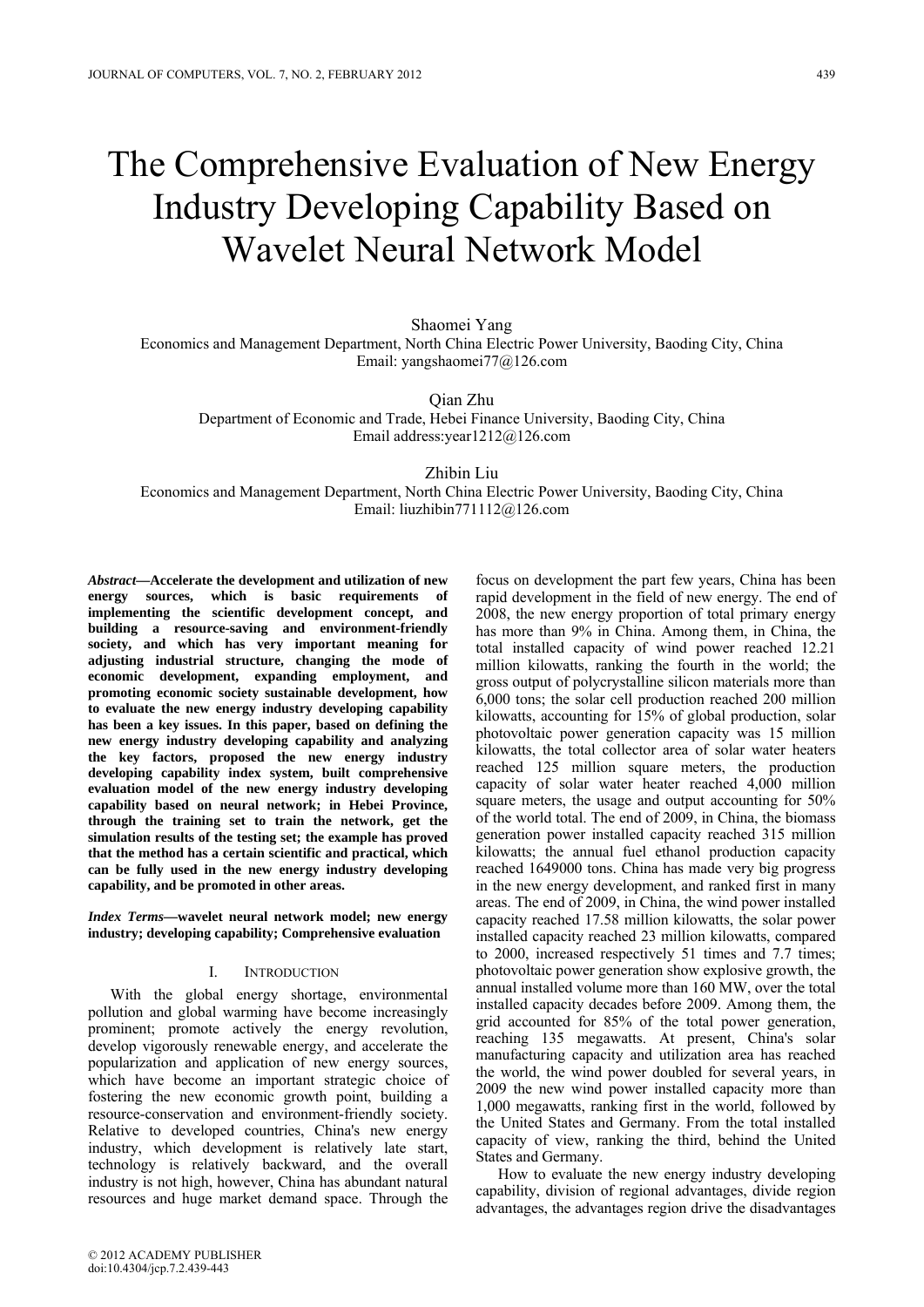region, achieve the health and sustainable development of new energy industry, which has become an urgent issue. In this paper, use the combination of qualitative and quantitative analysis methods, based on building comprehensive evaluation index system of new energy industry developing capability, analyze and evaluate quantitatively by wavelet neural network model.

# II. COMPREHENSIVE EVALUATION INDEX SYSTEM OF NEW ENERGY INDUSTRY DEVELOPING CAPABILITY

The new energy industry developing capability is a comprehensive and dynamic concept, which embodies a series of related capability, such as the resource supply capability, continuous innovation, personnel support capability, industry growth capability, environmentfriendly and policy support, market expansion and promotion capability. Each capability can only enhance the new energy industry developing capability and then play a role in the development from different aspects, but the interaction between these capabilities has a direct impact on the new energy industry development, and ultimately decided that the strength of developing capability, the speed and the level of developing quality of new energy industry. The development of new energy industry can not? Capacity development is good or not? In this paper, discuss the problems from 6 fields, such as resources, technology, personnel, economic, environmental and market factors.

#### *A. Resources*

Resources are the basis for the new energy industry development: the more abundant resources, the more range widely and the more accessible, the greater developing potential and the stronger developing capability for the new energy industry, whereas the less developing potential and weaker developing capability. Including 4 secondary indicators, which are resources abundance, resources distribution, resources inputs, and resources utilization.

# *B. Technology*

Technology is the core of the new energy industry development, which restricts directly the developing capability of the new energy industry: the more immature of new energy technologies, the uncertainty and risk of industry development is greater; as the technology continues to mature and improve, the larger space industry development, the stronger the development capability. Including 5 secondary indicators, which are R&D investment, technological innovation, R & D output, advanced technology, the technology industry level.

#### *C. Personnel*

Talent is the key to the new energy industry development, and the reasonable personnel structure is security: R&D personnel can enhance technological innovation; management personnel can promote technology demonstration, promotion and application; marketing personnel can accelerate the pace of industrialization. Including 3 secondary indicators, which are human inputs, personnel structure, and personnel management.

# *D. Economy*

The interaction and mutual influence between economy and new energy industry development is that: the sustainable economic development requires the support of the new energy industry; powerful new energy industry can promote the economy to a more effective, more sustainable direction development. Including 4 secondary indicators, which are R&D costs, production costs, management costs, leading economic capacity.

#### *E. Environment*

The natural environment of new energy industry development is the increasingly harsh for the climate change, so the new energy technologies must be environmentally friendly technologies; policy environment is personnel constraints of new energy industry development, so the new energy industry conducive to structural adjustment easier to get the support of relevant policies, developing capability is increasing. Including 3 secondary indicators, which are environmental constraints capability, environmental supply capability, and environmental friendly capability.

#### *F. Market*

The market is touchstone of testing the new energy industry developing: with broad domestic and international markets, the new energy industry developing capability is relatively strong; only domestic or foreign markets, which is relatively weak. Including 3 secondary indicators, which are the allocation resources capability, market share and market growth skills.

# III. THE THEORY AND MODEL CREATION OF WAVELET NEURAL NETWORK

#### *A. Network Structure*

Wavelet basis function network is neural network model based on wavelet analysis, which the non-linear wavelet takes the usual nonlinear Sigmoid function; the signal expression can be achieved by the selected wavelets linear superposition, which is a linear neuron output in the output layer.

Wavelet transform principle based on the following discrete: In the Hilbert space, choose a mother wavelet function  $\psi ( x_{t-1}, x_{t-2}, \dots, x_{t-p} )$  , to satisfy the admissibility condition

$$
c_{\psi} = \int_{L^2} \frac{\left|\hat{\psi}\left(\omega_{x_{t-1}}, \omega_{x_{t-2}}, \cdots \omega_{x_{t-p}}\right)\right|}{\left|\omega_{x_{t-1}}\right|^2 + \left|\omega_{x_{t-2}}\right|^2 + \cdots + \left|\omega_{x_{t-p}}\right|^2} \times d\omega_{x_{t-1}}, \cdots, d\omega_{x_{t-p}} \leq +\infty
$$
\n(1)

Where,  $\hat{\psi}$   $(\omega_{x_{t-1}}, \omega_{x_{t-2}}, \cdots \omega_{x_{t-p}})$  is the Fourier transform of  $\psi(x_{t-1}, x_{t-2}, \dots, x_{t-p})$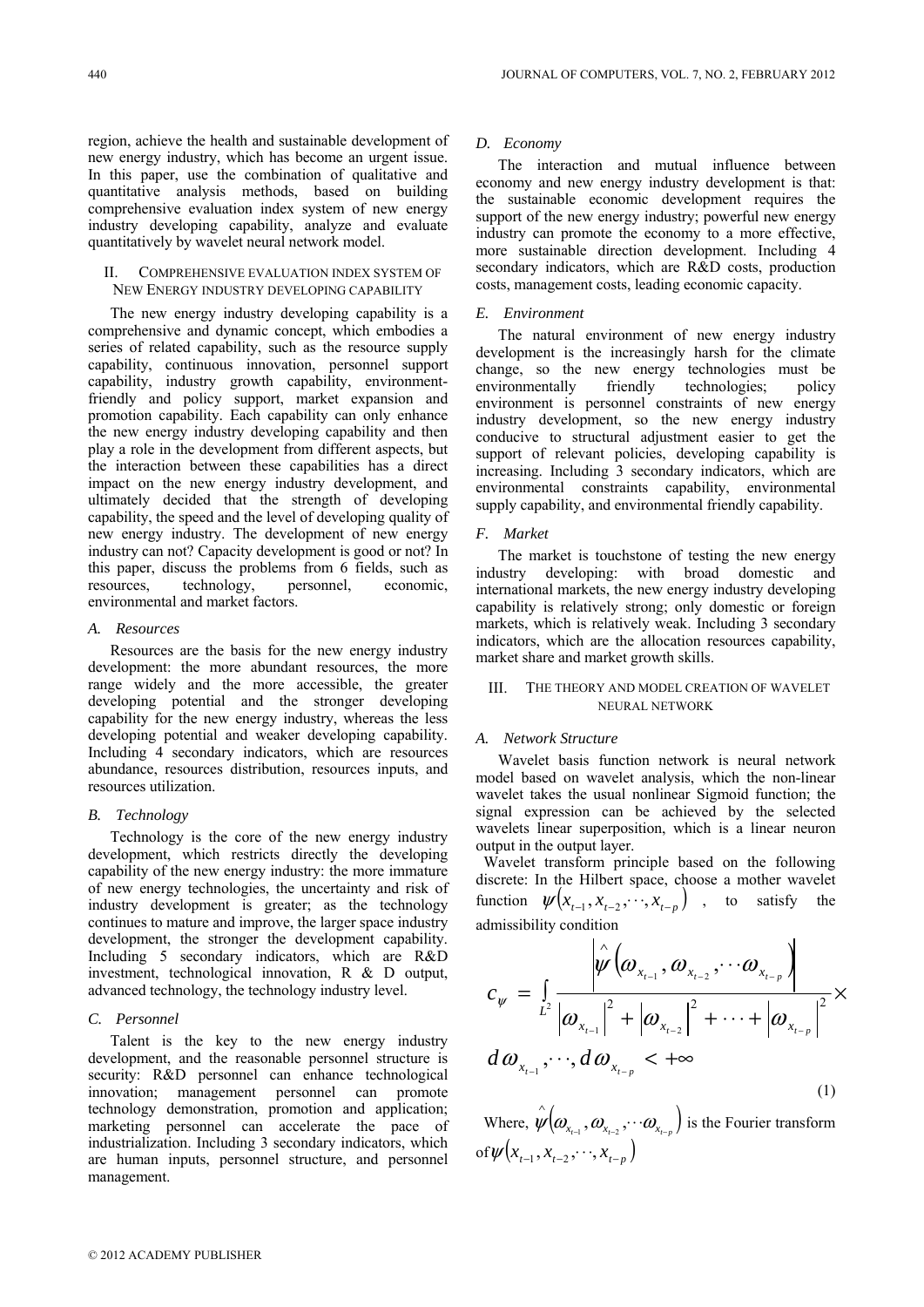Get wavelet functions through transforming  $\psi$   $(x_{t-1}, x_{t-2}, \dots, x_{t-n})$ , which is scaling, translation and rotation.

$$
\psi_{a,\theta,\overline{b}}(x_{t-1},\dots,x_{t-p}) = a^{-1}\psi\big(a^{-1}r_{\theta}\big(x_{t-1}-b_{x_{t-1}},\dots,x_{t-p}-b_{x_{t-p}}\big)\big)
$$
\n(2)

Denoted by  $\psi_{a,\theta,\overline{b}}(\bullet)$  , where is  $a \in R$  , and  $a \neq 0$  is the expansion coefficient,  $\overline{b} = (b_{x_{r-1}}, \dots, b_{x_{r-p}}) \in R^p$  is translation vector. Rotation vector  $r_{-\theta}$   $(x_{t-1}, x_{t-2}, \dots, x_{t-p})$  is defined as  $r_{\theta}(x_{t-1},...,x_{t-1},...,x_{t-1},...,x_{t-n}) = x_{t-1} \cos \theta - x_{t-1} \sin \theta$ 

 $1 \leq i \leq j \leq p$ 

Choose appropriately scaling and translation parameters,  $a > 0$ ,  $\overline{b}$ ,  $\psi_{a,\theta,\overline{b}}(\bullet)$  meet the framework nature of the function space based on  $\theta$ 

$$
A \|f\|^2 \le \sum_{a,b} \left| \langle \psi_{a,\theta,\overline{b}}, f \rangle \right|^2 \le B \|f\|^2
$$
  
(3)

Where, A and B are the framework sector.

The established wavelet basis function network, and its single hidden layer neuron activation function has been targeted set of wavelet functions  $\{\psi_{a,\theta,\bar{b}}(\bullet)\}$ , resort  $\{\psi_{a,\theta,\overline{b}}(\bullet)\}\$  and get  $\psi_1(\bullet), \psi_2(\bullet), \dots, \psi_n(\bullet),\$  the form of the wavelet neural network approximation  $f(\bullet)$  is

$$
\widehat{f}(\bullet) = \sum_{i=1}^{n} \omega_i \psi_{a,\theta,\overline{b}}(x_{t-1}, x_{t-2}, \cdots, x_{t-p})
$$
\n(4)

Can also be written

$$
\widehat{f}(\bullet) = \sum_{i=1}^{n} \omega_i \psi_i(\bullet)
$$
\n(5)

Where,  $\omega_i$  can be used as weights between hidden layer nodes and output layer nodes;  $\{\psi_{a,\theta,\overline{b}}(\bullet)\}_{\text{can be}}$ used as the output value of hidden nodes.

The error limit is ⎟ ⎟ ⎠ ⎞  $\parallel$ ⎝  $O\left(n^{-\frac{1}{2}}\right)$  through formula (4) or

formula (5) approximating nonlinear function  $f(\bullet)$ .

# *B. Learning algorithm and model Creation*

All the parameters in Equation (4) together, collectively referred to as  $\phi$ ,  $f_{\phi}(\bullet)$  instead of  $f(\bullet)$  in equation (4), train the network using learning algorithm based on gradient descent, and the constructed cost function as follows:

$$
E = c(\phi) = \frac{1}{2} \sum_{p} [f_{\phi}(\bullet) - y]^2
$$
 (6)

Where, p is the number of training samples.

To recursive reduce standard formula (6) with the input / output data, after the gradient algorithm of each measurement, the parameter  $\phi$  retard along the gradient direction of function

$$
c_K(\phi) = \frac{1}{2} \left[ \left[ f_{\phi}(\bullet) - y \right]^2 \right] \tag{7}
$$

The goal is to determine  $\omega_i$ ,  $a_i$ ,  $b_i$ ,  $\gamma - \theta$ , make wavelet network optimal sequence fitting between the predictive values  $f_{\phi}(\bullet)$  sequence and the actual value  $y_k$  sequence. Where,  $\omega_i$ ,  $a_i$ ,  $b_i$ ,  $\gamma - \theta$ , can be optimized by type (7) the least square error energy function. In this paper, Morlet wavelet can be as activation

function of the wavelet neural network hidden node,  $W(t) = \left( e^{-i\omega_0 t} - e^{-\omega_0^2/2} \right) e^{-t^2/2}$  .When  $\omega_0 \ge 5$  $e^{-\omega_0^2/2} \approx 0$ , so ignore the second, it can often be

approximated as  $\psi(t) = e^{-i\omega_0 t} e^{-t^2/2}$ .

Remember  $\psi(x) = d\psi(x)/dx$ ,  $e_K f_\phi(\bullet) - y_K$ ,  $Z_i = a(x - t_i)$ , for the function (7), each component of each vector parameter, which the partial differentials are:

$$
\frac{\partial c}{\partial f} = e_K \tag{8}
$$

$$
\frac{\partial c}{\partial \omega_i} = e_K \bullet \psi(Z_i)
$$
\n(9)

$$
\frac{\partial c}{\partial b_i} = -e_K \bullet \omega_i \bullet \gamma_{-\theta} \bullet \psi'(\gamma_{-\theta}(Z_i))
$$
\n(10)

$$
\frac{\partial c}{\partial a_i} = -e_K \bullet \omega_i \bullet \gamma^2_{-\theta} \bullet \psi'(\gamma_{-\theta}(Z_i))
$$
\n(11)

$$
\frac{\partial c}{\partial \gamma_{-\theta}} = -e_K \bullet \omega_i \bullet (x - t_i) \bullet \psi'(\gamma_{-\theta}(Z_i)) \tag{12}
$$

Among them, the weight update amount  $\Delta \omega_i = \frac{\partial c}{\partial \omega_i}$ .

is 
$$
\Delta \omega_i = \frac{\partial \omega_i}{\partial \omega_i}
$$

The calculation steps are:

1) Initialization  $\omega_i$ ,  $a_i$ ,  $b_i$ ,  $\gamma - \theta$ ;

2) Calculate the parameters in step① according to equation  $(9)$  to  $(12)$ ;

3) The parameters obtained in step $\overline{1}$  into the Eq (4), solution  $\hat{f}(\bullet)$ ;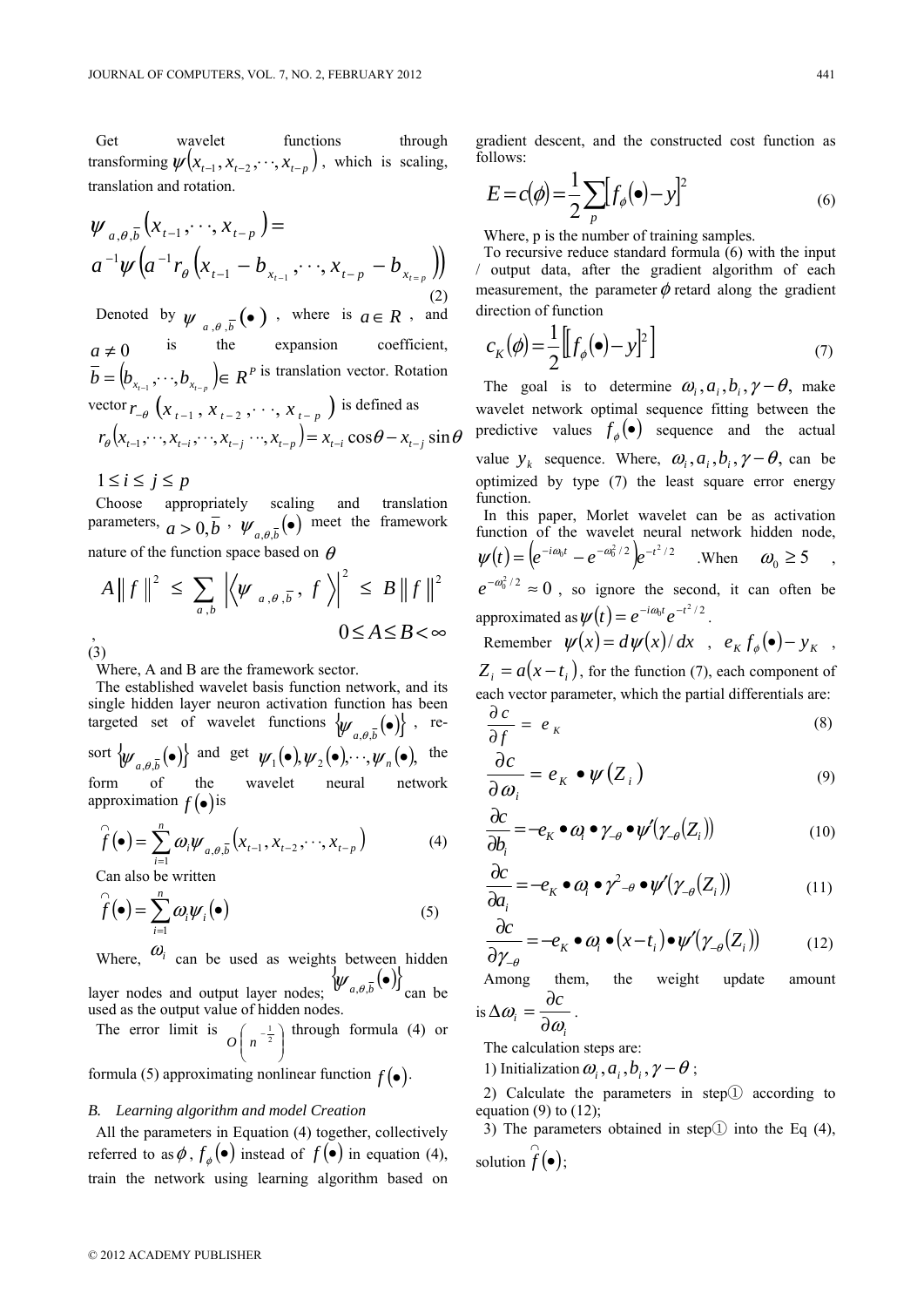4) Calculate error, 
$$
err = \sqrt{\frac{\sum_{i=1}^{n} (f_i(\bullet) - y_i)^2}{\sum_{i=1}^{n} y_i}}
$$
;

5) Repeat steps 2) 3) 4), until it meets the precision requirements:

6)  $i = i + 1$ , turn to step 2).

By network learning, after achieving precision, the interconnection weights of the network parameters have been fully established, including the hidden layer and output layer, so the whole network system is stable, then other unknown samples can be identified and predicted.

#### IV. EXAMPLE APPLICATIONS

In this paper, Hebei Province, combined 6 major indicators, which are resources, technology, personnel, economic, environmental and market, comprehensive evaluated new energy industry developing capability for 11 districts in Hebei. Based on the collected historical data, the data and expert scoring of candidate evaluation objects, the data of each region separately dimensionless, and then get the following data, shown in Table 1. The first 8 groups can be as training set of wavelet network to train network; the last 3 groups can be as the test sets to simulate the object to be evaluated.

TABLE I. SIMULATION DATA

| No              | x1  | x2  | x3  | x4  | x5  | x6  |
|-----------------|-----|-----|-----|-----|-----|-----|
| P <sub>1</sub>  | .89 | .78 | .92 | .95 | .91 | .91 |
| P <sub>2</sub>  | .92 | .94 | .87 | .96 | .95 | .79 |
| P <sub>3</sub>  | -75 | .76 | .75 | .63 | .89 | .71 |
| P4              | -79 | .87 | .78 | .93 | 79  | .89 |
| <b>P5</b>       | .78 | .78 | .95 | .89 | .84 | .84 |
| <b>P6</b>       | .92 | .95 | .79 | .82 | .87 | .74 |
| P7              | .78 | .75 | .81 | .95 | .81 | .78 |
| P <sub>8</sub>  | .65 | .97 | .93 | .91 | .78 | .71 |
| P <sub>9</sub>  | .93 | .96 | .98 | .89 | .85 | .96 |
| P <sub>10</sub> | .89 | .96 | .71 | .90 | .57 | .69 |
| P <sub>11</sub> | -59 | -51 | .66 | .62 | .51 | -79 |

| .98<br>.86<br>.71<br>.87<br>P1<br>.97              | .78 |
|----------------------------------------------------|-----|
| P <sub>2</sub><br>.81<br>.87<br>.88<br>.92<br>.91  | .87 |
| .83<br>P3<br>.91<br>.72<br>.95<br>.69              | .73 |
| .95<br>.79<br>.81<br>P4<br>.87<br>.90              | .81 |
| P <sub>5</sub><br>.85<br>.83<br>.86<br>.96<br>.84  | .93 |
| .89<br>.69<br>P6<br>.88<br>.87<br>.96              | .98 |
| .89<br>.91<br>.89<br>P7<br>.91<br>.90              | .89 |
| P <sub>8</sub><br>.87<br>.78<br>.93<br>.74<br>-79  | .81 |
| P <sub>9</sub><br>.95<br>-97<br>.93<br>.86<br>.96  | .96 |
| P <sub>10</sub><br>.90<br>.79<br>.92<br>.79<br>-74 | .92 |
| .69<br>P11<br>.60<br>.62<br>.70<br>.71             | .59 |

| <b>CONTINUE</b> |
|-----------------|
|-----------------|

| No.            | x13 | x14 | x15 | x16 | x17 | x18 |
|----------------|-----|-----|-----|-----|-----|-----|
| P1.            | .95 | .91 | .80 | .93 | .92 | .92 |
| P <sub>2</sub> | .95 | 94  | .96 | .98 | .98 | .91 |
| P3             | 82  | .89 | .89 | .87 | .55 |     |

© 2012 ACADEMY PUBLISHER

| P4              | .98 | .91 | .98 | .94 | .84 | .87 |
|-----------------|-----|-----|-----|-----|-----|-----|
| <b>P5</b>       | .90 | .78 | .89 | .78 | .65 | .89 |
| <b>P6</b>       | .78 | .88 | .94 | .93 | .78 | .91 |
| P7              | -91 | .79 | .91 | .91 | .82 | .92 |
| P <sub>8</sub>  | 79  | .83 | 79  | .88 | .93 | .76 |
| P <sub>9</sub>  | -99 | .89 | .91 | .94 | .98 | .96 |
| P <sub>10</sub> | .86 | .72 | .84 | .98 | .78 | .92 |
| <b>P11</b>      | .56 | .57 | .58 | .82 | .69 | .78 |

| <b>CONTINUE</b> |     |     |     |     |      |  |
|-----------------|-----|-----|-----|-----|------|--|
| No              | x19 | x20 | x21 | x22 |      |  |
| P <sub>1</sub>  | .91 | .86 | .79 | .93 | .925 |  |
| P <sub>2</sub>  | .87 | .92 | .89 | .79 | .958 |  |
| P <sub>3</sub>  | .79 | .85 | .85 | .74 | .753 |  |
| <b>P4</b>       | .97 | .78 | .96 | .87 | .944 |  |
| <b>P5</b>       | 96  | 79  | .87 | .91 | .859 |  |
| P <sub>6</sub>  | .92 | .89 | .75 | .90 | .932 |  |
| P7              | .90 | .85 | .70 | .89 | .882 |  |
| P <sub>8</sub>  | .87 | .86 | .79 | .75 | .831 |  |
| P <sub>9</sub>  | .95 | .89 | .80 | .73 |      |  |
| P <sub>10</sub> | .87 | .79 | .96 | .70 |      |  |
| <b>P11</b>      | .69 | .73 | .89 | .75 |      |  |

Training process can be achieved by drawing up wavelet network program based on Matlab; Training results are shown in Table II. They are very close to the actual evaluation values, the simulation results of three groups of untrained test data shown in Table III.

TABLE II. TRAINING RESULTS

| No               | P1    | P2    | P3     | P4    |  |  |
|------------------|-------|-------|--------|-------|--|--|
| Training results | .9235 | .9647 | .7420  | .9512 |  |  |
| Desired output   | .925  | .958  | .753   | .944  |  |  |
| Relative error % | .1622 | 6994  | 1.4608 | .7627 |  |  |
| <b>CONTINUE</b>  |       |       |        |       |  |  |
|                  |       |       |        |       |  |  |

| N٥               | Р5   | Р6     | P7   | P8   |
|------------------|------|--------|------|------|
| Training results | 8634 | .9421  | 8817 | 8274 |
| Desired output   | .859 | 932    | 882  | -831 |
| Relative error % | 5122 | 1 0836 | 0340 | 4332 |

TABLE III. SIMULATION RESULTS

| N٥                  | рq    | P10            | P11   |
|---------------------|-------|----------------|-------|
| Training results    | .9615 | .8063          | .6488 |
| <b>Sort Results</b> |       | P9 > P10 > P11 |       |

Favorably to the inferior sort of the simulation results is P9>P10>P11, which can determine the strength of the all regions new energy industry developing capability.

# V. CONCLUSION

In this paper, establish a comprehensive evaluation index system for new energy industry developing capability, and then put forward the comprehensive evaluation method based on wavelet neural network for the unknown weights of index system. The method is simple; obtain the required weight by the learning and training process of the actual data, then make a comprehensive evaluation for the test data and obtain favorably to the inferior sort. This method can avoid the subjectivity and uncertainty of artificial weight